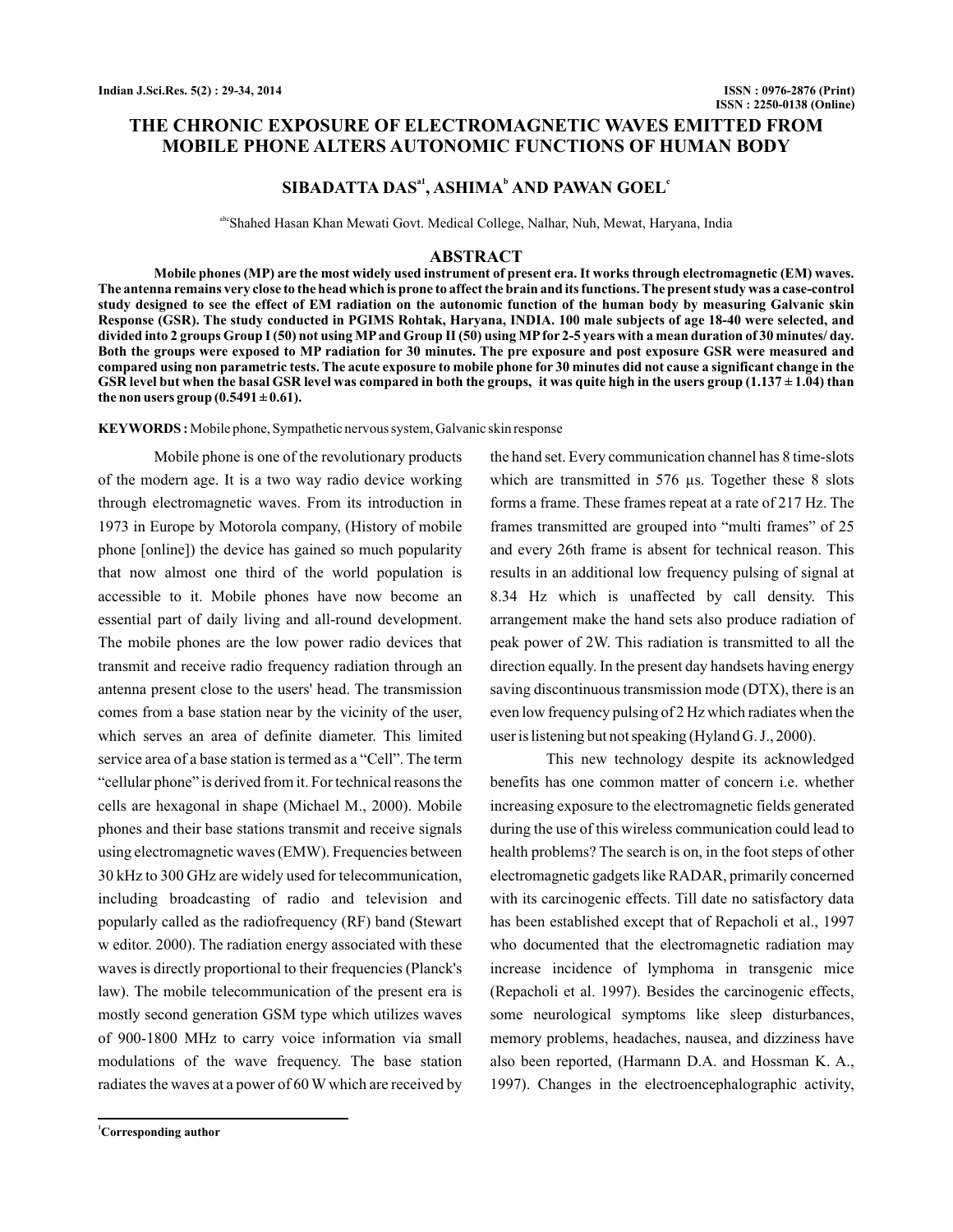blood pressure, and interference to other sensitive electronic devices used in the medical practice like pace makers etc. have also been reported (Krause C. M. et al., 2000, Braune S. et al., 1998, Occhetta E. et al., 1999). Tantalizing findings in humans include a speeding up of reaction time during exposure, particularly during behavioral tasks calling for attention (Preece A. W. et al., 1999, Koivisto M. et al., 2000).

From the present knowledge, it is evident that the mobile phone exposure is affecting all most every system. But the current studies are not clear about the effect on the autonomic nervous system of human being. The present study is designed to measure the effect of mobile phone radiation on the sympathetic nervous system by measuring the Galvanic Skin Response.

Galvanic skin response (GSR), also known as electro dermal response (EDR), psycho galvanic reflex (PGR), or skin conductance response (SCR), is a method of measuring the electrical resistance of the skin i.e. the resistance faced by an electric current when passed through the skin. This resistance of skin is determined by the sweat produced by the sweat glands as sweat contains water and electrolyte which are better conductor of electricity, hence increase in sweat production decreases the resistance, the decrease resistance increases the current flow which can be recorded as increase in GSR and the opposite happens when there is a decrease in sweat production. These results have been repeatedly observed and verified in different experimental conditions e.g. sweat producing drugs increase the GSR and the sweat depressing drugs decrease the GSR.As sweat glands are innervated by the sympathetic cholinergic fibers, GSR indirectly measures the continuous sympathetic activity. There is a relationship between sympathetic activity and emotional arousal i.e. increase in cortical arousal increases the sympathetic activity, therefore GSR can be considered as a measure of emotional arousal. The GSR is highly sensitive to emotions in some people, though type of emotion can not be differentiated, as fear, anger, startle response, orienting response and sexual feelings are all among the emotions which may produce similar GSR responses. Easily measured and relatively reliable, GSR has been used as an index for those who need some measurable parameter of a person's internal "state"

(Conesa J., 1995 GSR or Galvanic Skin Response [online]).

## **MATERIALSANDMETHODS**

The present study was conducted in the cardio vascular laboratory of Department of Physiology, Pt.B.D. Sharma PGIMS Rohtak. Healthy male subjects of the age group 18 40 years were selected from the staff members, medical students and healthy attendants accompanying the patients to the institute. The study group comprised of 50 Healthy male subjects not using mobile phone(group I), the control group and 50 Healthy male subjects using mobile phone(group II), the case group. The subjects were using the phone for at least 2 years (ranges from 2-5 Years). All the subjects were specifically questioned about the history of any major illness or intake of any kind of drug since last 1 year. Patients with the history of any cardiovascular disease, other diseases affecting autonomic system like diabetes mellitus, or any psychiatric diseases were excluded from the study. Information pertaining to their age, sex, height, weight was recorded in a printed patient Performa. Body Mass Index was calculated from Dubois Body Surface chart. Vitals like pulse, blood pressure were also recorded in the same Performa. Finally all the subjects were exposed to mobile phone radiation and the Galvanic Skin Resistance was recorded.

#### **Apparatus Used**

The apparatus used, was RMS Digitized polygraph, POLYRITE D system Supplied by RMS India Pvt. Ltd, Chandigarh. This machine records Galvanic skin resistance along with other parameters like electrocardiography, respiration etc. simultaneously by separate channels and separate electrodes. Individual customization of the data can be done after acquiring. Data was stored in the hard disk and were analyzed offline. Finally the printed report was generated for future reference.

To make the results reliable and interpretable the following recommendations are followed,

#### Sampling rate - 256 Hz.

- High filter - 99 Hz Low filter - 0.1 Hz. **Filters Sensitivity** - A moderate high sensitivity is kept i.e.  $50 \mu V$ . **Recording Protocol**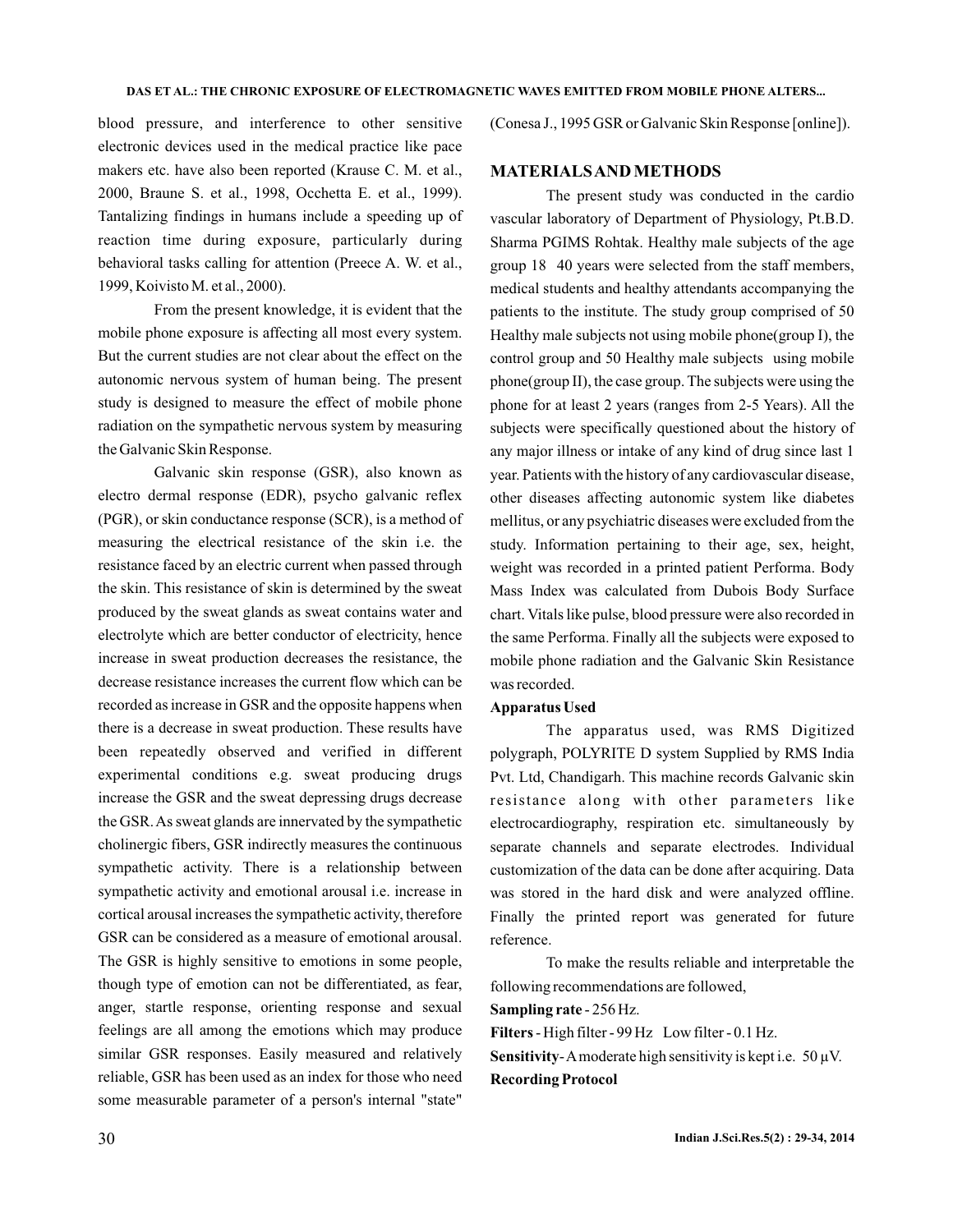#### **DAS ET AL.: THE CHRONIC EXPOSURE OF ELECTROMAGNETIC WAVES EMITTED FROM MOBILE PHONE ALTERS...**

The aim of the experiment and the whole procedure was explained in detail to each and every subject in his own language to allay any fear or apprehension. All the experiments were conducted in a particular period of time (from 10 am to 1 p m) to avoid any diurnal variation. The subjects were asked to take rest for 5 minutes to avoid any anxiety and the effect of exercise like walking to the laboratory.After the general examination, the subject was asked to lie down on a couch in front of the POLYRITE D system. For measuring GSR, 2 hand held Copper lined electrodes were tied in thumb and the index finger on the palmer aspect of distal digit of right hand after applying the conduction jelly. Then the basal recording of G.S.R was done for 5 minutes. The subject then exposed to electromagnetic radiation by listening to a mobile phone which was held near to its ear in hand held position for a period of 30 minutes. Mobile phone used was of 1,800 MHz frequency band GSM type, model Panasonic GD 75. The highest Specific Absorption Rate (SAR) for this mobile phone is 0.669 Watt/Kg averaged over 10 gm of tissue. The phone was kept on through out the exposure period to avoid high exposure of the radiation during logging into the network. In the whole duration of exposure only nonexciting things were made listen to the subject to avoid stress, due to speech and any autonomic alteration by activating the emotional component of the subject. After 30 minutes of mobile phone exposure GSR was again recorded for a period of 5 minutes. The average amplitude of GSR calculated manually for the selected period of 5 minutes both before and after exposure.

For interpretation of the result then the data set of each group was subdivided into two sub groups

Pre - before exposure

Post - after exposure i.e.

Group I pre- Non user group before exposure Group I post - Nonuser group after exposure

> Group II pre - User group before exposure Group II post - User group after exposure.

#### **DataAnalysis**

Statistical analysis was conducted with SPSS for windows version 10.0. Baseline information in frequency measure calculated and found out that the data were positively skewed. Hence both the groups were compared by applying non parametric test like wilkoxon signed rank test for intra group comparison and Man Whitney U test for inter group comparison. The alpha level was set at 0.05 for these tests.

## **RESULT**

Out of the 100 subjects (50 mobile phone users  $\&$ 50 mobile phone non users) 2 subjects, one from each group were excluded during data analysis because the result was erroneous probably due to defective data recording.

In the mobile phone non user group, when the comparison was done between pre exposure GSR values and post exposure values we found no significant difference though the mean GSR value decreases in post exposure  $(0.453 \pm 0.6)$  of mobile phone than pre exposure  $(0.549 \pm 0.6)$ 0.61) one, (table 1).

In the mobile phone user group when the same values were compared there was no statistical significant decrease in post exposure value (0.954  $\pm$  1.02), than the before exposure  $(1.137 \pm 1.04)$  (table 1). Both the above findings show that there is a minimal decrease in the sympathetic activity after acute exposure of the mobile phone radiation as shown by the mean value.



**Figure I : Showing Skewedness of the Data**

Figure I: shows the skewedness of the data as mean is less than the standard deviation for which non parametric tests were applied for analysis.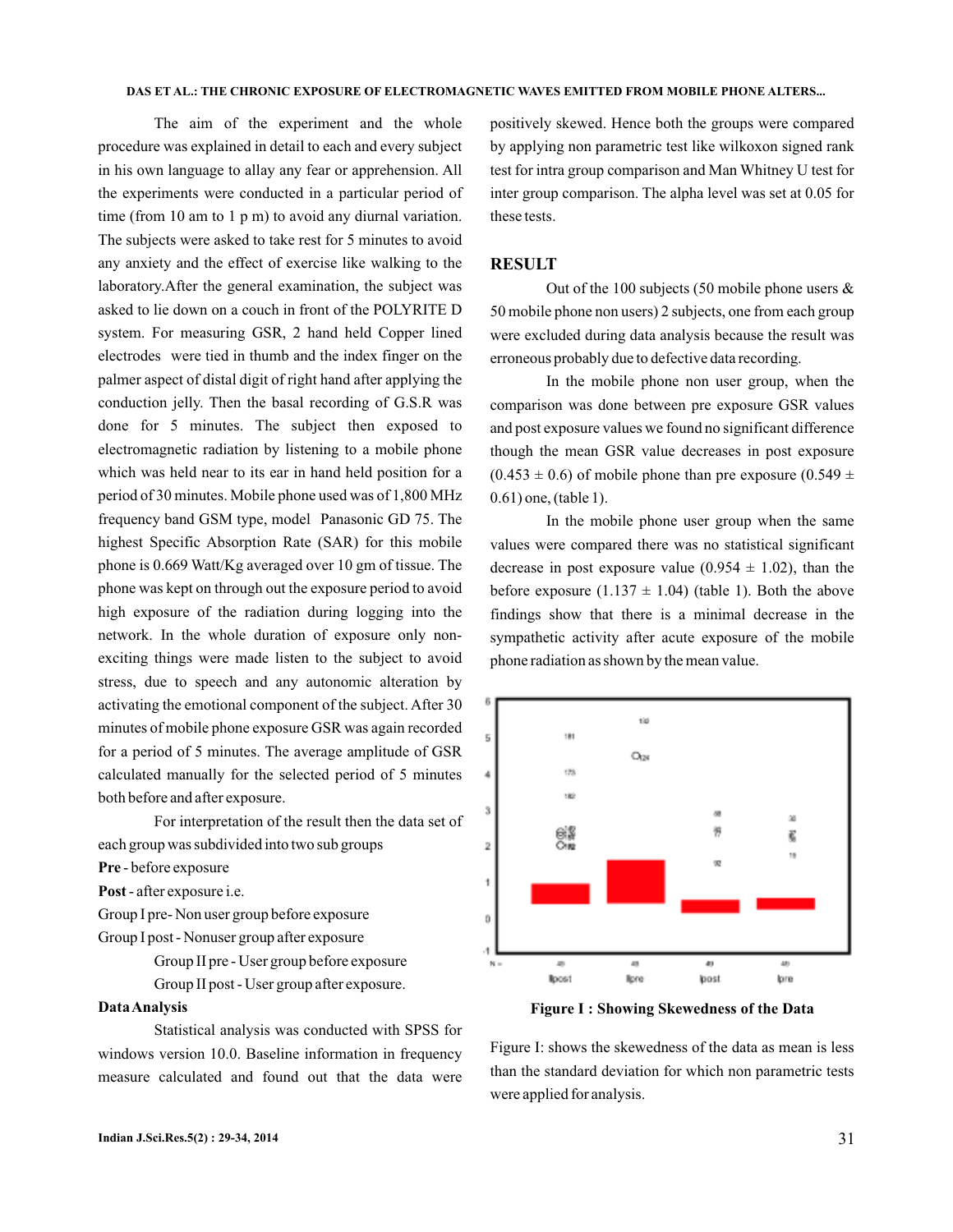### **DAS ET AL.: THE CHRONIC EXPOSURE OF ELECTROMAGNETIC WAVES EMITTED FROM MOBILE PHONE ALTERS...**

|         | Mean     | Standard Deviation | value<br>Z. | P value    |
|---------|----------|--------------------|-------------|------------|
| pre     | .549152  | .617420            |             |            |
| post    | .453882  | .602853            | $-1.686$    | <b>NS</b>  |
| II pre  | 1.137567 | 1.048169           |             |            |
| II post | .954246  | 1.023748           | $-3.169$    | <b>NS</b>  |
| . pre   | .549152  | .617420            | $-4.246$    | $< 0.01$ * |
| II pre  | 1.137567 | 1.048169           |             |            |
| l post  | .453882  | .602853            | $-4.308$    | $< 0.01$ * |
| II post | .954246  | 1.023748           |             |            |

**Table I : Showing Comparison Pre Exposure and Post Exposure Values in Both the Groups**

\* indicates statistically signifinant

Table I: shows no significant change of GSR in the case of acute exposure but chronic exposure causes a definite increase in GSR.



**Figure 2 : Showing Comparison of GSR Values in Not Exposed and Exposed Groups**

Figure 2: Shows that though acute exposure does not show any autonomic changes but in the group using mobile phones for years has definitely have increased sympathetic activity than the non exposed group

Further the values of GSR were compared between the two groups before the exposure.We found that there was a significant increase in user group  $(1.137 \pm 1.04)$  than from the non user group (5.491  $\pm$  0.61), (Table-1). This indicates there is major change in sympathetic activity towards a higher direction in the regular mobile phone users.

Finally the GSR values of both the groups were compared after exposure which show a significant increase in the post exposure value in user groups  $(0.954 \pm 1.02)$  than the non

user group  $(.453882 \pm .602853)$  (Table-1).

## **DISCUSSION**

Previously it was thought that the main adverse effect of this EM radiation exposure is due to its heating effect produced in its vicinity. But now it is confirmed that the present day mobile phones producing 0.2 w/kg energy is unable to generate a temperature more than  $0.1 \text{ }^{\circ}C$ . This amount of energy is quite low to produce any molecular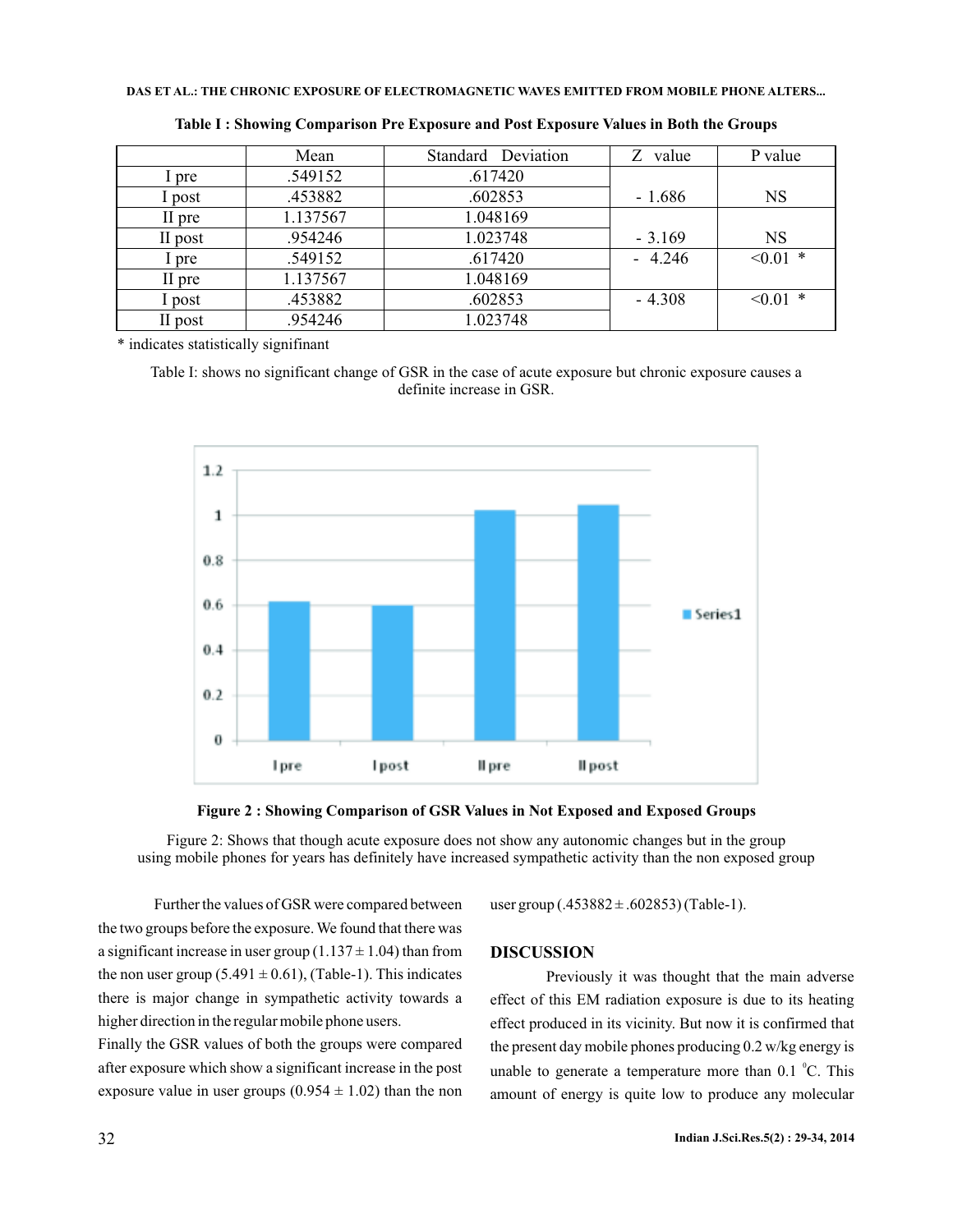damage in the living tissue.6

Sadchikova and Orlova (1964) from USSR studied the chronic effects of EM radiation exposure and reported that there is some non thermal effect of this EMF beside thermal effect (Sadchikova MN, Orlova AA. 1964.). This was again supported by association of symptoms like head ache, sleep disturbances, short term memory impairment, increase of seizure frequency in some sensitive persons. These studies predict that there must be some non thermal effect of the EMF on the living tissue that is generated from the mobile phones which can affect almost every system of living organisms.

The GSR (amplitude) measured in  $\mu M$ ho represents the resistance to the current flow which is a measure of sweating. The sweating in fact depends on the sympathetic activity and hence it is an indirect measurement of peripheral sympathetic activity (Daniel JP, George EM, Edwin TW. 1963).

Previous experiments have shown that the sweat inhibiting substances like methanthelin bromide, propanthelin bromide, or atropine were directly correlated with a lower GSR level when compared with a placebo immaterial of the fact that whether the drug acts directly on the sweat gland or it is due to anti cholinergic effect (Perry D.J. 1955, Perry D.J, Mount G.E. 1955, Perry D.J et al 1957, Perry D.J, Mount G.E. 1959). Keeping the fact in the mind in the present study where the control group (i.e. the mobile phone non user group) has a less GSR value than the case group (i.e. mobile phone user group) it can be well predicted that the chronic use of mobile phone is the reason for the high basal sympathetic tone in the individuals as both the groups are similar in all other aspects like age, sex, BMI etc. Not only the basal sympathetic tone but also the acute exposure of the radiation fails to elicit a significant sympathetic activity in both the group (Though the mean value decreases). Though no direct literature is available on the effect of mobile phone radiation on GSR but the finding is not in confirmation of the finding of the other researchers who found the acute exposure of the mobile phone radiation causes an increase in sympathetic activity in the form of increase in heart rate, blood pressure etc.

One attempt to explain the result of the acute exposure in the GSR value by mobile phone radiation is the prediction by Agnese et al. (1962) who reported from the children suffering from pancreatic cholera that GSR primarily depends on the change in the electrolyte composition of the sweat rather than the volume of the GSR produced by the sympathetic activity. Again Perry et al shown that there is a wide variation of basal level of the GSR in the individuals which may also be responsible for this result (Agnese PAD et al 1953).

#### **CONCLUSION**

Though the acute exposure of mobile phone radiation for a short period does not elicit any autonomic dysfunction measured through GSR but it is clear that the chronic use of the same increases the basal sympathetic tone which may be hazardous. For more precise decision larger study group with long term recording is required.

### **REFERENCES**

- Agnese PAD, Darling RC, Perrera GA, Shea E., 1953. Sweat electrolyte, Disturbances associated with childhood pancreatic disease. AmerJ Med., 15: 777-84.
- Braune S, Wrocklage C, Raczek J, Gailus T, Lucking CH., 1998. Resting blood pressure increase during exposure to a radio-frequency electromagnetic field. Lancet., 351:1857-8.
- Conesa J., 1995. Electrodermal palmar asymmetry and nostril dominance. Perceptual and Motor Skills., 80: 211-6.
- Daniel JP, George EM, Edwin TW., 1963. Study Galvanic Skin Response in Psoriasis. Arhi Dermatol., 88: 84-90.
- GSR or Galvanic Skin Response [online]. [1screen]. Available From URL: http://bioedical.com/news\_display.cfm?mode=GSR&new sid=6
- History of mobile phone [online]. [Cited 2008]; [1 screen].  $A$ vailable from: URL: http://www. mobilephonedeal.com.au/history-of-the-mobilephone.
- Hermann DM, Hossmann KA., 1997. Neurological effects